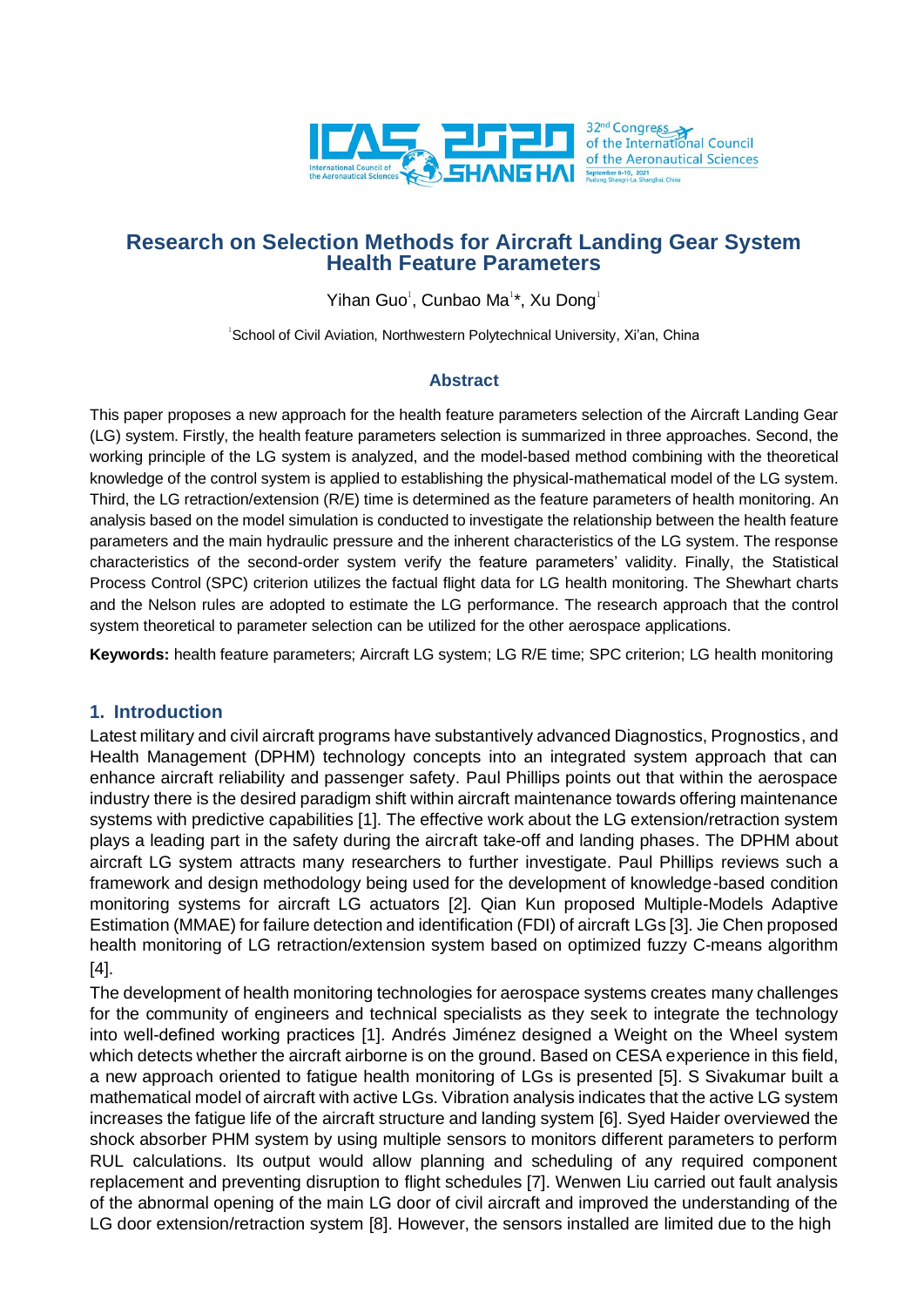requirement of operating safety in aerospace applications. Thus, many degradation estimation methods restricted by sensors measurement are not feasible for the diagnosis of GL performance degradation. The feature parameters are the health indicators (HIs) that are linked to aircraft system functional and operational failures. The health monitoring and prediction based on feature parameters are an effective way to solve the problem in GL's degradation estimation. Many researchers devote themselves to the study of feature parameters' extraction and identification, the approaches of which at home and abroad are summarized in this paper.

The contributions of this paper are that the LG retraction/extension time is determined as the feature parameters for the system health monitoring by using a new model-based identification method. The main ideas of this paper are organized as follows. Three selection methods of the feature parameters for DPHM are summarized in Section 2. Section 3 constructs the aircraft LG retraction system model. The simulation results analysis and experiments validation by using the factual flight recorder data are shown in Section 4. Section 5 concludes this study and presents our future work.

# **2. The identification methods for the health state feature parameters**

The health state feature parameters are also called health indicators, which are the monitoring signal applied for reflecting the health state of object systems. Various expressions denote the same meaning, such as failure precursor parameters usually appearing in Remaining Useful Life (RUL) prediction of electronic systems, physically meaningful parameters which refer to the health monitoring indicators in the physical system model, identification parameters which represent the model parameters changing with the system degradation. The health state feature parameters selection approaches can be grouped into three main categories: Failure Modes, Mechanisms, and Effects Analysis (FMMEA), Model-Based approaches, and Data-Driven approaches.

# 2.1 Failure Modes, Mechanisms, and Effects Analysis

FMMEA focus on failure parameters. These parameters provide information about the system's performance, its current health, its usage, and the environmental conditions in which it is operating. A failure precursor is an event or a series of events that can be used to directly or indirectly indicate impending failure [9]. The Center for Advanced Life Cycle Engineering (CALCE) devotes many research efforts to the study of failure precursor parameters selection for electronic systems. Born, Boenning and Pecht et al. [10] firstly proposed several measurable parameters that can be used as failure precursors for electronic systems by FMMEA [11]. A guideline for the selection of failure precursor parameters about electronic subsystems is shown in [1]. Table 1 lists failure precursor parameters of electronic products which are obtained from several other researchers. Accelerated aging based on FMMEA is in-situ monitoring of failure precursor parameters selection, which places aging of electronics in a controlled environment with the purpose to monitor degradation parameters and capture damage propagation characteristics. For instance, Prasanna Tamilselvanet al. [12] carried out the identification of IGBT failure precursor parameters, such as collector-emitter current, transistor case temperature, transient and steady-state gate voltages, and collector-emitter voltages, through accelerated aging.

| <b>Researchers</b>                           | electronic systems                         | Failure precursor parameters                                                                                                           |                                                                           |  |
|----------------------------------------------|--------------------------------------------|----------------------------------------------------------------------------------------------------------------------------------------|---------------------------------------------------------------------------|--|
| Sachin Kumar et<br>al. [11]                  | a computers system                         | fan speed, CPU temperature, motherboard temperature,<br>video card temperature, %C2 state, %C3 state, %CPU<br>usage, and %CPU throttle |                                                                           |  |
| <b>B</b> Shunfeng<br>Cheng and<br>Michael H. | PME-MLCC<br>under<br><b>THB</b> conditions | performance<br>parameters                                                                                                              | insulation<br>resistance,<br>dissipation<br>capacitance,<br>and<br>factor |  |
| Azarian[13]                                  |                                            | environmental<br>parameters                                                                                                            | temperature and humidity                                                  |  |
|                                              |                                            | operational<br>parameters                                                                                                              | bias voltage                                                              |  |
| Shunfeng                                     | <b>PPTC</b><br>Resettable                  | Trip time                                                                                                                              |                                                                           |  |
| Cheng[14]                                    | <b>Fuses</b>                               | Resistance                                                                                                                             | Resistance after reset                                                    |  |

#### Table 1 Failure precursor parameters about electronic systems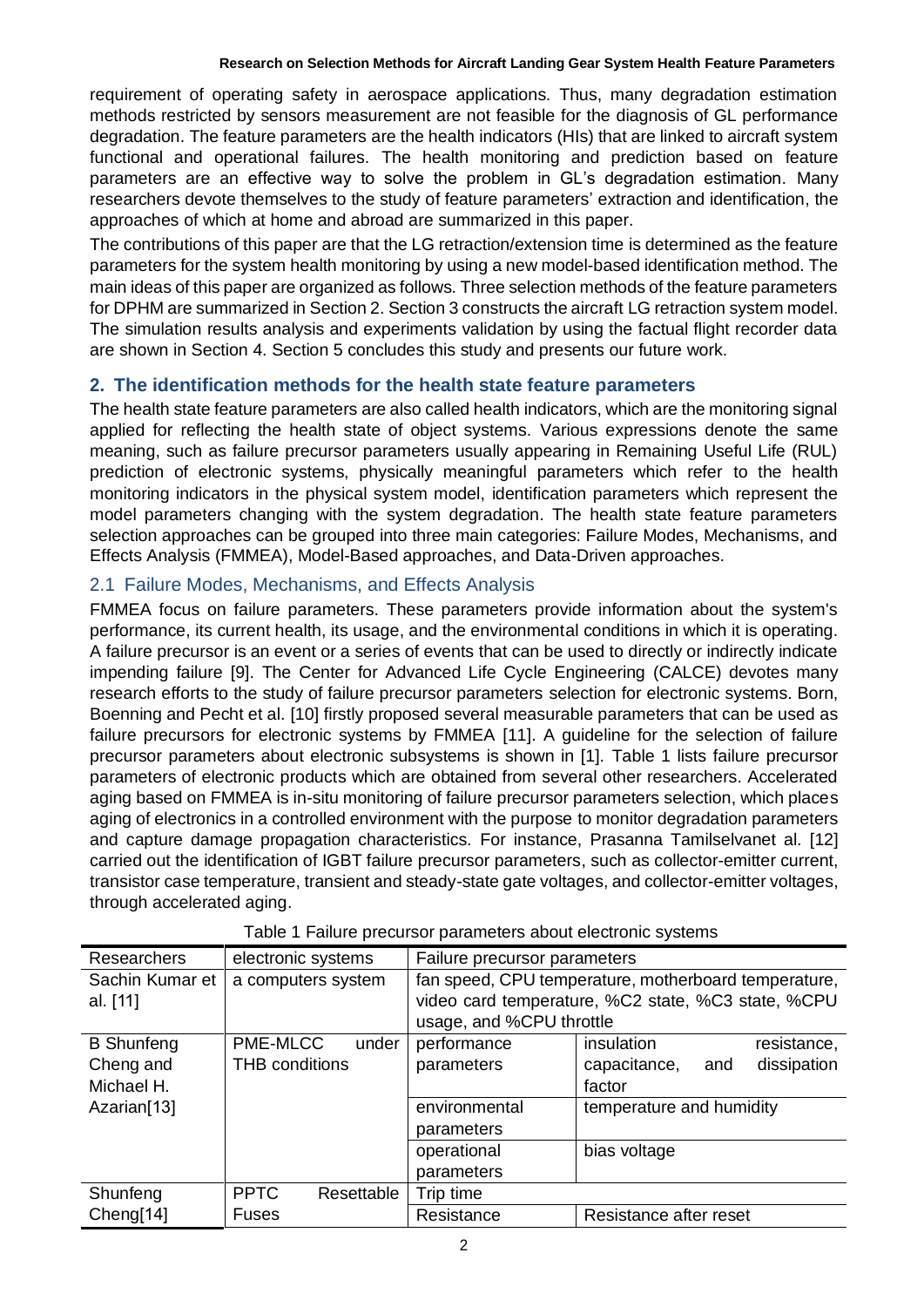|                   |                              |                                                          | Resistance during trip                                 |  |
|-------------------|------------------------------|----------------------------------------------------------|--------------------------------------------------------|--|
|                   |                              | Surface temperature                                      |                                                        |  |
|                   |                              | Current                                                  | Current through the devices at                         |  |
|                   |                              |                                                          | normal condition, Trickle current,                     |  |
|                   |                              |                                                          | Actual hold current                                    |  |
|                   |                              | The voltage across the device                            |                                                        |  |
| S. Mathew et al.  | the voltage regulation       | the power MOSFET                                         | temperature                                            |  |
| $[15]$            | unit of the SMPS             | the IC chip                                              | temperature                                            |  |
|                   |                              |                                                          | the output voltage, the output ripple voltage, and the |  |
|                   |                              | output current                                           |                                                        |  |
| Hyunseok Oh et    | cooling fans                 | fan bearings                                             | acoustic noise, vibration,<br>and                      |  |
| al.[16]           |                              |                                                          | lubricant temperature                                  |  |
|                   |                              | aerodynamic<br>the                                       | rotational speed                                       |  |
|                   |                              | point of view                                            |                                                        |  |
|                   |                              | motor wiring                                             | current consumption                                    |  |
| Renxiao Xu et al. | The compressor of a          | inlet pressure, outlet pressure, compressor<br>current,  |                                                        |  |
| $[17]$            | <b>Refrigeration Device</b>  | voltage, condenser<br>internal<br>compressor<br>current, |                                                        |  |
|                   |                              | temperature, controller current, and temperature of the  |                                                        |  |
|                   |                              | environment.                                             |                                                        |  |
| M. H. Chang et    | <b>LED</b><br><b>Devices</b> | [19]                                                     |                                                        |  |
| al. [18]          | (Packages)                   |                                                          |                                                        |  |

# 2.2 A Model-Based Approach

The model-based approach provides the observations of unmeasurable system state variables or the identifications of feature parameters which can be adapted to represent the status system performance degradation [20]. The central idea of the Model-Based approach for failure precursor parameters identification is to build a physics-based mathematical model. And this model must be configured specifically for the system being monitored and should accurately simulate the response of the system when given command signals. The multiple, specific parameters that reflect the actual physical characteristics of the system are selected by this approach. Carl S. Byington, P.E. proposed and summarized the implementation of this model in detail [21]. He demonstrated a physical model of an electromechanical actuator (EMA) and changed the single underlying physical parameter to simulating the system degradation. Thus, several physical parameters (friction-damping coefficient) were identified as indicators of faults within the model. Jie Chen [22] modeled an aircraft flap control system based on the bond graph (BG). Based on the system diagnostic BG model, the monitoring parameters are selected. Moreover, the parameter uncertainty intervals are estimated and a new adaptive threshold is constructed by linear fraction transformation. The model parameters and failure models have an apparent correspondence, which is the most significant advantage of model-based methods. The adaptive observers are designed to estimate the unmeasurable state variables which indicate the health state of the system. C. Martínez-García designed the interval observer scheme, which is experimentally evaluated by estimating the upper and lower bounds of a torque load perturbation, a friction parameter, and a fault in the input voltage of a permanent magnet DC motor [23]. Jinguan Huang described a new aircraft engine gas-path health monitoring architecture using a sliding mode observer (SMO), which possesses better feature parameter observing performance. As we all know, the occurrence of a fault will cause changes in the physical process parameters of the system model. Another basic idea behind the model-based approach is that using parameter identification algorithms to identify the process parameters. Md Ashiqur Rahman et al. [24] investigated a gradient-free optimization technique, namely particle swarm optimization (PSO) algorithm. And this method is utilized to identify specific parameters of the electrochemical model of a Lithium-Ion battery. Four electrochemical model parameters which exhibit significant variations under severe operating conditions have been successfully identified. Saikumar Reddy Yeratapally [25] investigated the fatigue crack initiation in polycrystalline materials. Global Sensitivity Analysis (GSA) was used to identify the set of most influential parameters in the microstructure-based fatigue life prediction model. Shintemirov et al [26] proposed a novel model-based approach for parameter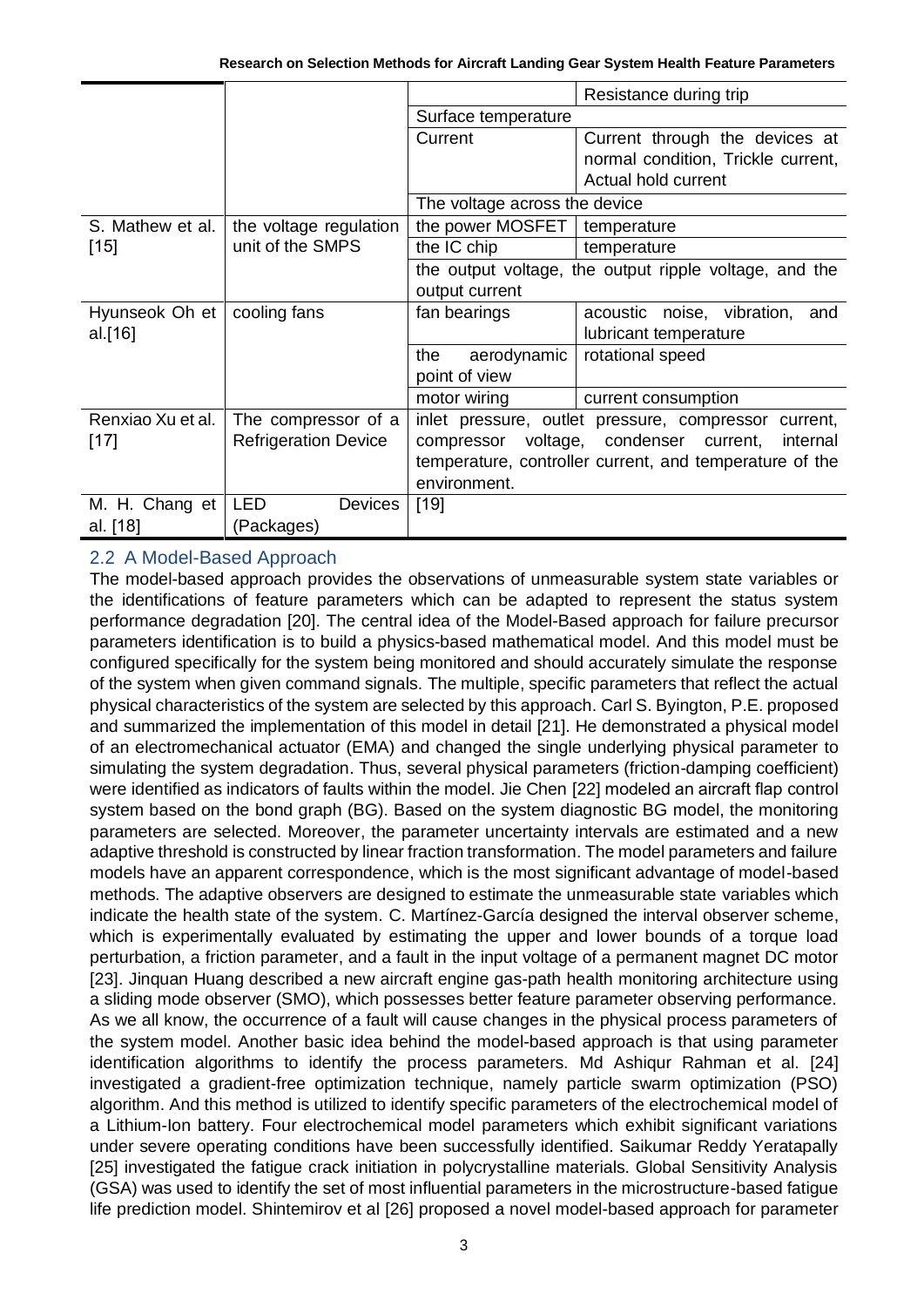identification. This method established a transformer core model using the duality principle between magnetic and electrical circuits for parameter identification with genetic algorithms (GA). The modelbased parameter identification with GA is based on searching for the optimal model parameters by minimizing the difference, i.e., fitness, between reference and simulated model frequency responses.

### 2.3 A Data-Driven approach

With the improvements of user demands for applications veracity and automation, the system complexity increases, which distracts the system's accurate modeling. Hence, it is impractical to apply the model-based method to develop degradation simulation. However, many sensors are deployed on or in the aircraft to monitor various physical parameters. By analyzing these sensors' data, the relationship between the feature parameters and the failure/degradation can be evaluated and determined in advance. The feature parameters can be selected by quantitatively measuring the valuable information. Liansheng Liu et al. [27] proposed an entropy-based sensor selection method for condition monitoring and prognostics of the aircraft engine. Compared to the observing method, the proposed method can provide the quantitative metric to measure the valuable information contained in the sensor data sets. The experimental results showed that the sensors selected by their method were more suitable for aircraft engine condition monitoring and prognostics. Zeli Lin et al. [28] used the method of information fusion to get a set of information entropy to the characterization of hydraulic pump health status parameters, the selection of aircraft hydraulic pump inlet pressure, hydraulic pump outlet pressure, hydraulic pump outlet flow, and hydraulic pump power as feature parameters of aircraft hydraulic pump health status.

### **3. The Aircraft LG system modeling**

Aircraft LG takes an important mission in preventing aircraft structure damage, slowing aircraft flutter, improving occupant comfort, and ensuring aircraft flight safety. The health status of the LG R/E system directly affects the take-off and landing performance of the aircraft. The LG R/E system is divided into a mechanical part and a hydraulic part. The gear actuator is the vital component for connecting the mechanical part to the hydraulic part. It converts the hydraulic energy provided by the hydraulic system into the mechanical energy of the LG. Modeling the entire landing R/E gear system and simulating the overall R/E performance have attracted many researchers' interest. However, the actuator is simplified into a simple actuator model containing a piston rod. There is no specific analysis of the key device actuators. However, this paper focus on the LG actuator modeling which contains the association between the main hydraulic and the displacement of LG.

### 3.1 The working principle analysis of the LG retraction system

The LG R/E system is the pressure application system. The hydraulic energy provided by the hydraulic source is applied to realize the normal R/E tasks of the LG. Firstly, the hydraulic pump transmits pressure and flow to the LG system by maintaining outlet pressure stability. The hydraulic oil flows from the outlet of the hydraulic pump, through the hydraulic oil filter, the check valve, the accumulator, and the pressure relief valve, to the inlet of the LG selector valve. A return oil filter and a check valve are arranged downstream of the selector valve return port. The oil flows to the R/E pipeline of the LG R/E system through the R/E passage of the selector valve. And the movement of the retracting cylinder is driven by the differential pressure thrust F on both sides of the actuator piston, which completes the retracting movement of the LG. The schematic diagram of the aircraft's LG hydraulic R/E system is shown in Figure 2. The LG retraction system and the LG extension system are two similar action processes, so the LG retraction process is only selected for modeling.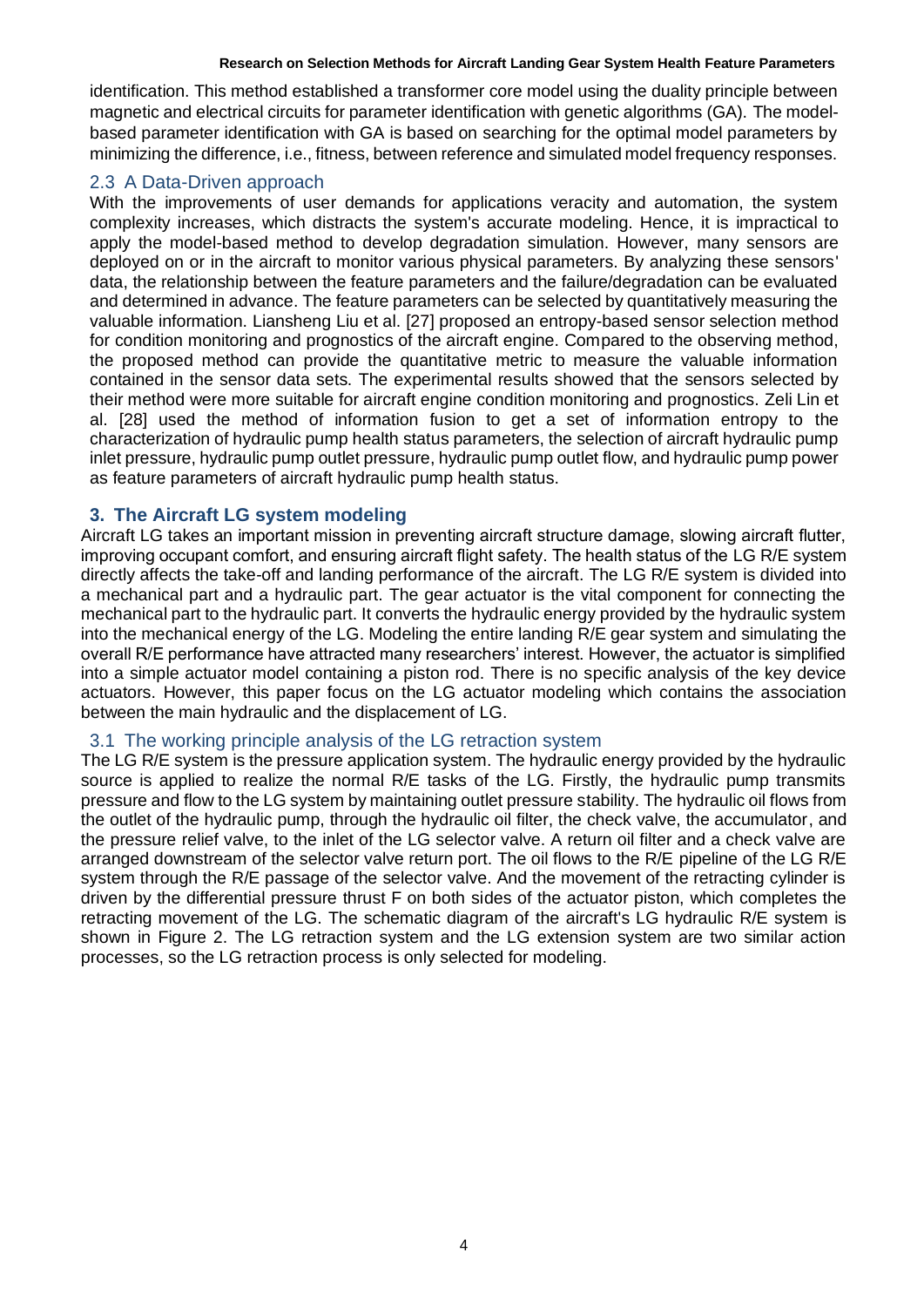**Research on Selection Methods for Aircraft Landing Gear System Health Feature Parameters**



Figure 1 – Schematic diagram of working principle analysis of LG retraction system.

### 3.2 The nose gear actuator modeling

During the retracting of the LG as shown in Figure 2. Firstly, the actuator moves inward under the differential pressure thrust F and drives the wheels and the LG strut to move upwards. The force analysis of the whole moving process is shown in Fig.3, where  $o<sub>1</sub>$  is the fixed end of the actuator,  $o<sub>2</sub>$ is the fixed end of the LG strut,  $o_3$  is the moving end of the piston of the actuating cylinder. It is defined that the center of wheel gravity and the fixed end of the LG strut is equivalent to  $\Delta o_l o_3 M$ during the LG is extending, where  $a$  represents the distance between  $o_1$  and  $o_2$ ,  $b$  represents the distance between  $o_2$  and  $o_3$ , r represents the distance between  $o_2$  and M, F is the differential pressure thrust,  $mg$  denotes the equivalent load of LG wheel and strut,  $\alpha$  denotes the angle between  $a$  and horizontal plane,  $\theta$  denotes the angle between  $r$  and horizontal plane,  $\varphi$  denotes the angle between b and  $a$ , which decreases with the LG retracting,  $\gamma$  denotes the angle between  $b$  and actuators, which increases with the LG retracting,  $\beta$  denotes the angle between  $\,r\,$  and  $\,b$  .

The motion physical equations for the LG actuator based on this retraction process are shown in Table 1, associated with Laplace linear transformation by Equation (1). The transfer function is shown in Fig. 4, which describes the relationship between the displacement of the actuator and the main hydraulic pressure.

If the nonlinear function  $y = f(x_1, x_2, \dots, x_n)$  has continuous partial derivatives and derivatives near the operating points  $(x_{10}, x_{20}, \dots, x_{n0})$ , then

$$
Y(s) = \left(\frac{\delta f}{\delta x_1}\right)_0 X_1(s) + \left(\frac{\delta f}{\delta x_2}\right)_0 X_2(s) + \dots + \left(\frac{\delta f}{\delta x_n}\right)_0 X_n(s) \tag{1}
$$

According to Figure 4, the transfer function of the system is transformed into,

$$
\frac{Y(s)}{P_s(s)} = \frac{K_s}{s^2 + T_m s + T_k},
$$
\n(2)

where  $T_m = \frac{u_3 u_4 u_5}{r}$  $T_m = \frac{a_3 a_4 a_4}{a_1}$  $=\frac{a_3a_4a_5}{a_1}$ ,  $T_k = \frac{a_4a_5a_6}{a_1}$ 1  $T_k = \frac{a_4 a_5 a_6}{a_6 a_6}$  $=\frac{a_4a_5a_6}{a_1}$ ,  $K_g=\frac{a_2a_4a_5}{a_1}$  $K_{g} = \frac{a_{2}a_{4}a_{4}a_{4}}{a_{1}}$  $=\frac{p+q+q-3}{q}$ . The transfer function typical form of second-order system is expressed as,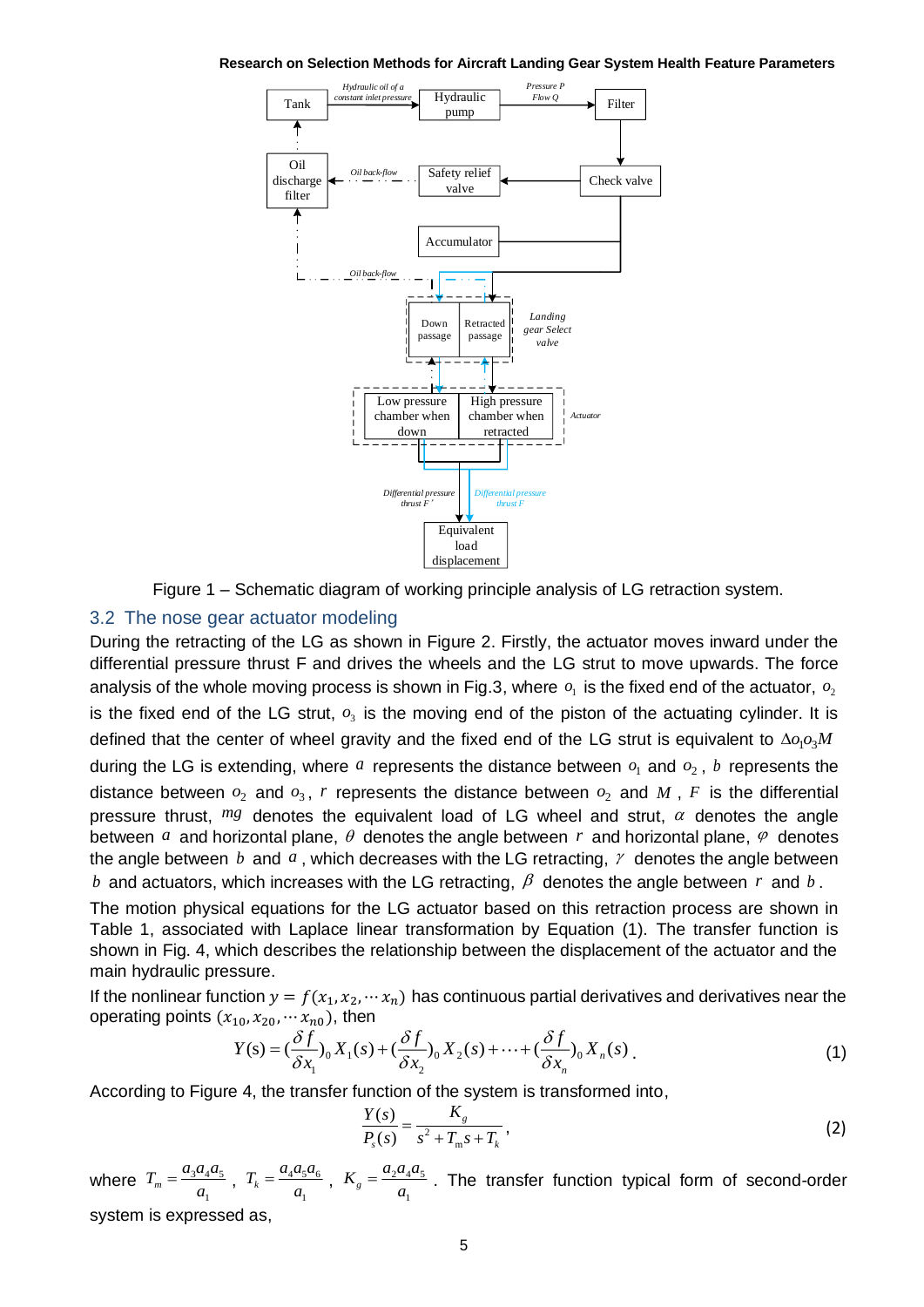$$
\frac{C(s)}{R(s)} = \frac{\omega_n^2}{s^2 + 2\xi\omega_n s + \omega_n^2} \,. \tag{3}
$$

Equation (2) of the nose LG retraction process can be transformed into the format of equation (3), shown as,

$$
\frac{Y(s)}{P_s(s)} = \left(\frac{K_g}{T_k}\right) \cdot \frac{(\sqrt{T_k})^2}{s^2 + 2\xi\sqrt{T_k} s + (\sqrt{T_k})^2} \,. \tag{4}
$$

The over-damping ratio  $\xi=\frac{m}{2\sqrt{T_k}}$  $\bar{z}$ *T m*  $\zeta = \frac{2m}{2\sqrt{T}}$  of the LG model is obtained. It can be seen that the damping

coefficient is determined by the inherent characteristics of the system.



Figure 2 – Schematic diagram of the front LG retracting process.



Figure 3 – Force analysis of nose LG.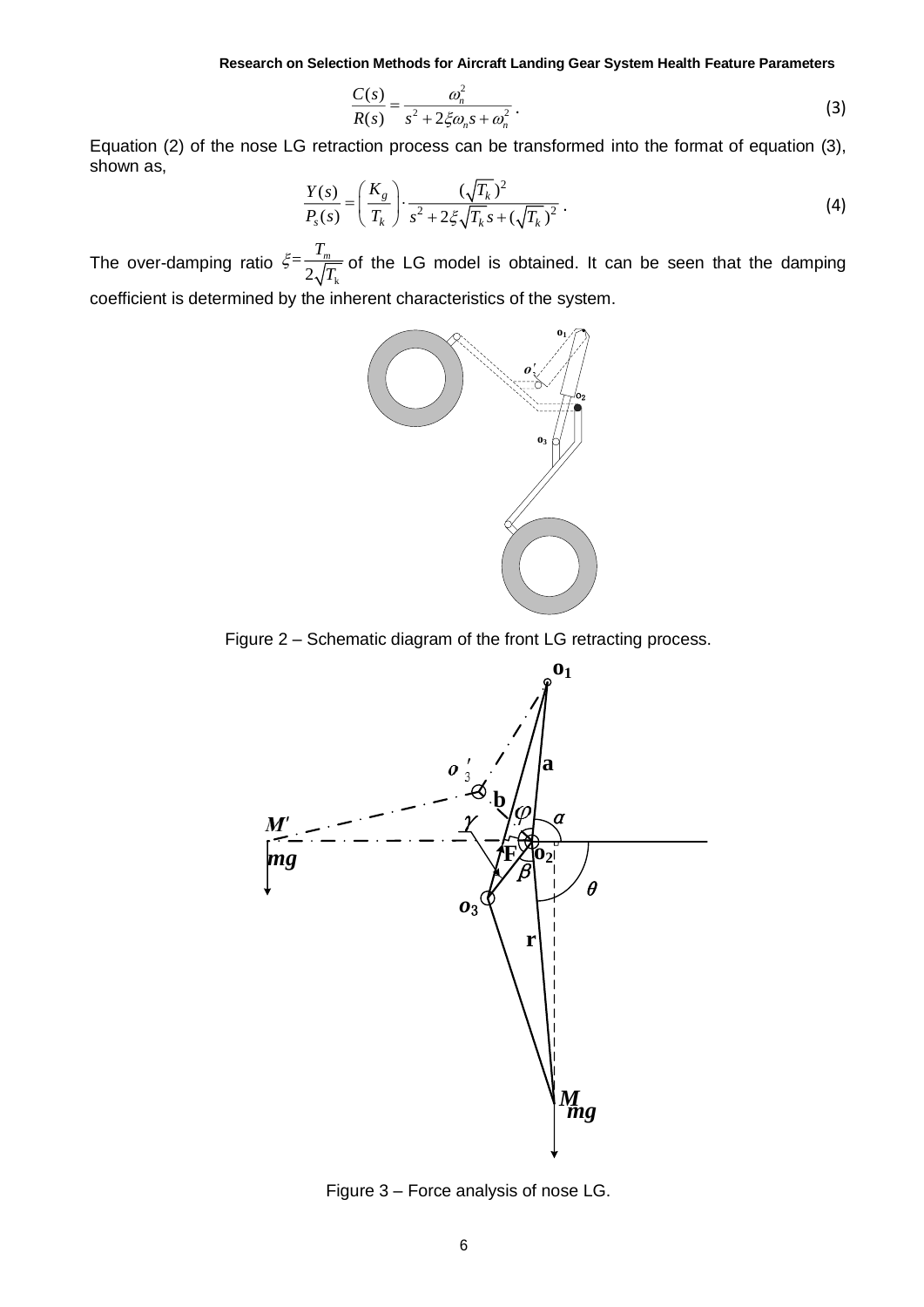| <b>Force Analysis</b>                   | <b>Relational Expression</b>                                                                     | Laplace linear transformation          |
|-----------------------------------------|--------------------------------------------------------------------------------------------------|----------------------------------------|
| <b>Geometric Relations</b>              | $\theta = 2\pi - \alpha - \beta - \varphi$<br>$\cos \varphi = \frac{b^2 + a^2 - (m + y)^2}{2ab}$ | $\varphi(s) = a_1 Y(s)$                |
|                                         | $\frac{a}{\sin\gamma} = \frac{m+y}{\sin\varphi}$                                                 |                                        |
| The net force acting on the<br>actuator | $F_a = (S_1 p_s - S_2 p_0) - F_f$                                                                | $F_a(s) = a_2 P(s) - F_f(s)$           |
| Damping force                           | $F_f = K_f \dot{y}$                                                                              | $F_f(s) = a_3 s Y(s)$                  |
| Load motion                             | $\dot{\varphi} = \frac{1}{I} \int M_a dt + \varphi_a(0)$                                         | $s\varphi(s) = \frac{1}{s} a_4 M_a(s)$ |
| Net moment                              | $M_a = F_a b \sin\gamma - G r \cos\theta$                                                        | $M_a(s) = a_5 F_a(s) - a_6 Y(s)$       |
| Load inertia                            | $J=mr^2$                                                                                         |                                        |
|                                         |                                                                                                  |                                        |

Table 2 – The modeling of the nose LG actuator

Note:  $p_s$  ,  $\;\: p_0$  represent main hydraulic pressure and return oil pressure, respectively.  $S_1$  ,  $\;\: S_2$  are the area on both sides of the actuator piston  $p_s$  and  $p_0$ .  $K_f$  is the damping coefficient.  $a_1$  ,  $a_2$  ,  $\;\cdots$  ,  $\;a_6$  is the constant term merged after Laplace transform; *y* is the actuator displacement.



Figure 4 –Transfer function of the LG actuator displacement and main hydraulic pressure.

# **4. Analysis of simulation results and data validation of flight records**

# 4.1 Parameter selection of the LG Retraction System

As shown in Fig. 5, when the second-order system is in the over-damped state ( $\xi$ >1), its secondorder system response curve is an increasing curve, and finally tends to a stable value. This means that when the LG is in the retracting process if the main hydraulic system provides continuous pressure to the actuator, the LG piston rod will drive its equivalent load *mg* to continuously shift along the direction of the retraction of the actuator. Finally finishing the entire working stroke of the LG actuator. This analysis is consistent with the actual motion effect. The movement of the LG with time is determined only by its transfer function. That is, each time corresponds to the unique displacement state. The LG retraction time as health feature parameters of the LG system can directly reflect the health state of the whole LG displacement. Thus, the validity of the LG R/E time is verified.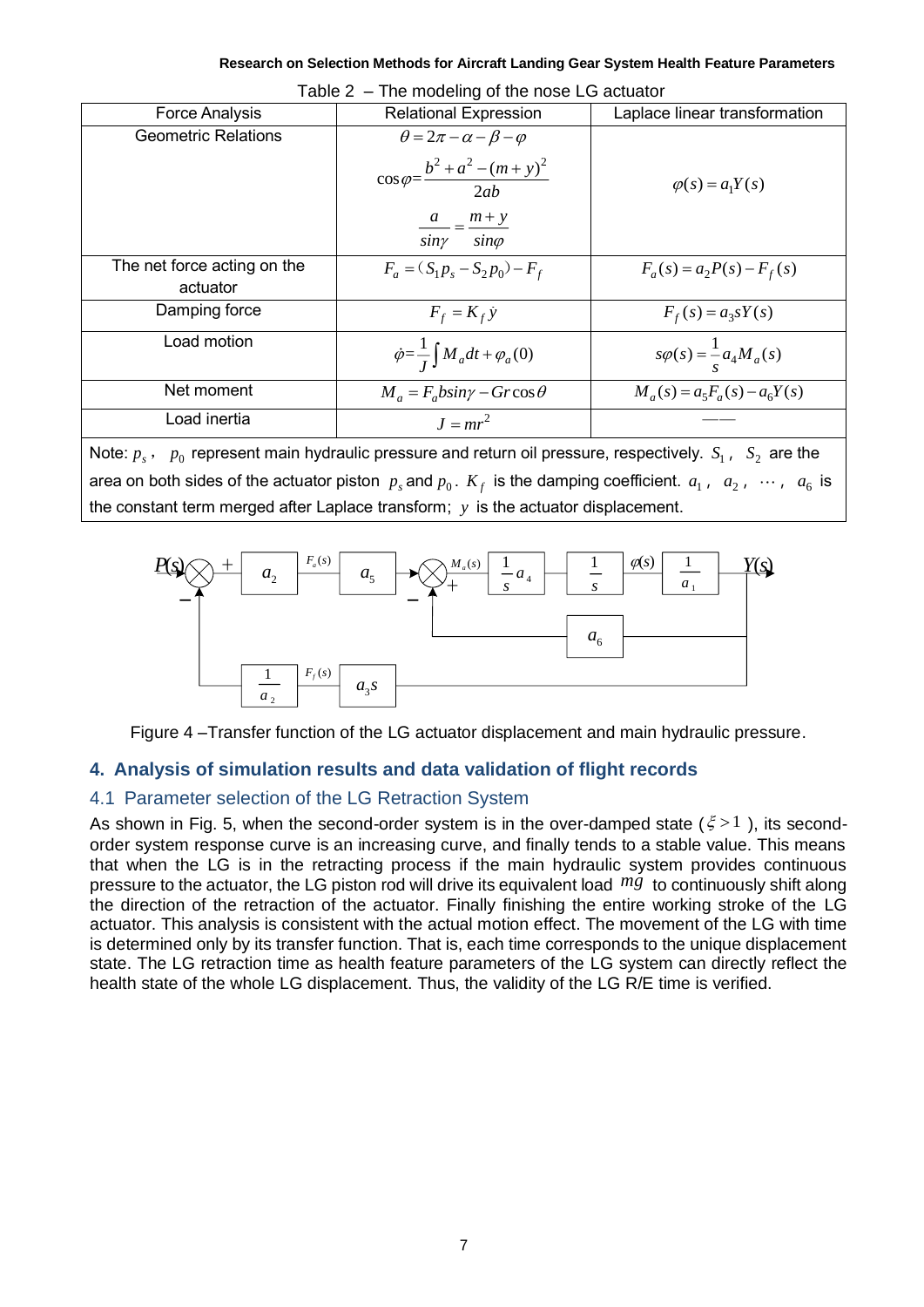

Figure 5 –The unit step response curve of the second-order system.

# 4.2 Simulation verification and result analysis

According to table 1 and the structure parameters of the factual LG system, the coefficients of equation (3) are calculated, shown in Table 2.

| Table 3 - The coefficient of the second-order system response of the nose LG. |  |  |
|-------------------------------------------------------------------------------|--|--|
|                                                                               |  |  |

| $\overline{ }$<br>- | m<br>m | $-$<br>                        |
|---------------------|--------|--------------------------------|
| 1.84                | 29.3   | $1.6 \times 10^{-7}$<br>$\sim$ |



Figure 6 –The variation of retracting time response of LG with main hydraulic pressure. According to equation (3), the response curve of the actuator displacement with the main hydraulic pressure is simulated. In Fig. 6, the blue curve represents the actuator displacement with a constant main hydraulic pressure. The red curve shows the actuator displacement with a real operating main hydraulic pressure during the LG retraction. One can notice that the main hydraulic pressure affects the LG retraction time. The longer the main hydraulic low pressure lasts, the longer the LG retracts. Moreover, the response curve of the actuator displacement with the variation of the damping ratio is simulated, which is based on equation (4). The simulation results are shown in Figure 7. One can notice that the LG retraction time is related to the system's inherent characteristics  $T_k, T_m, K_g$ . The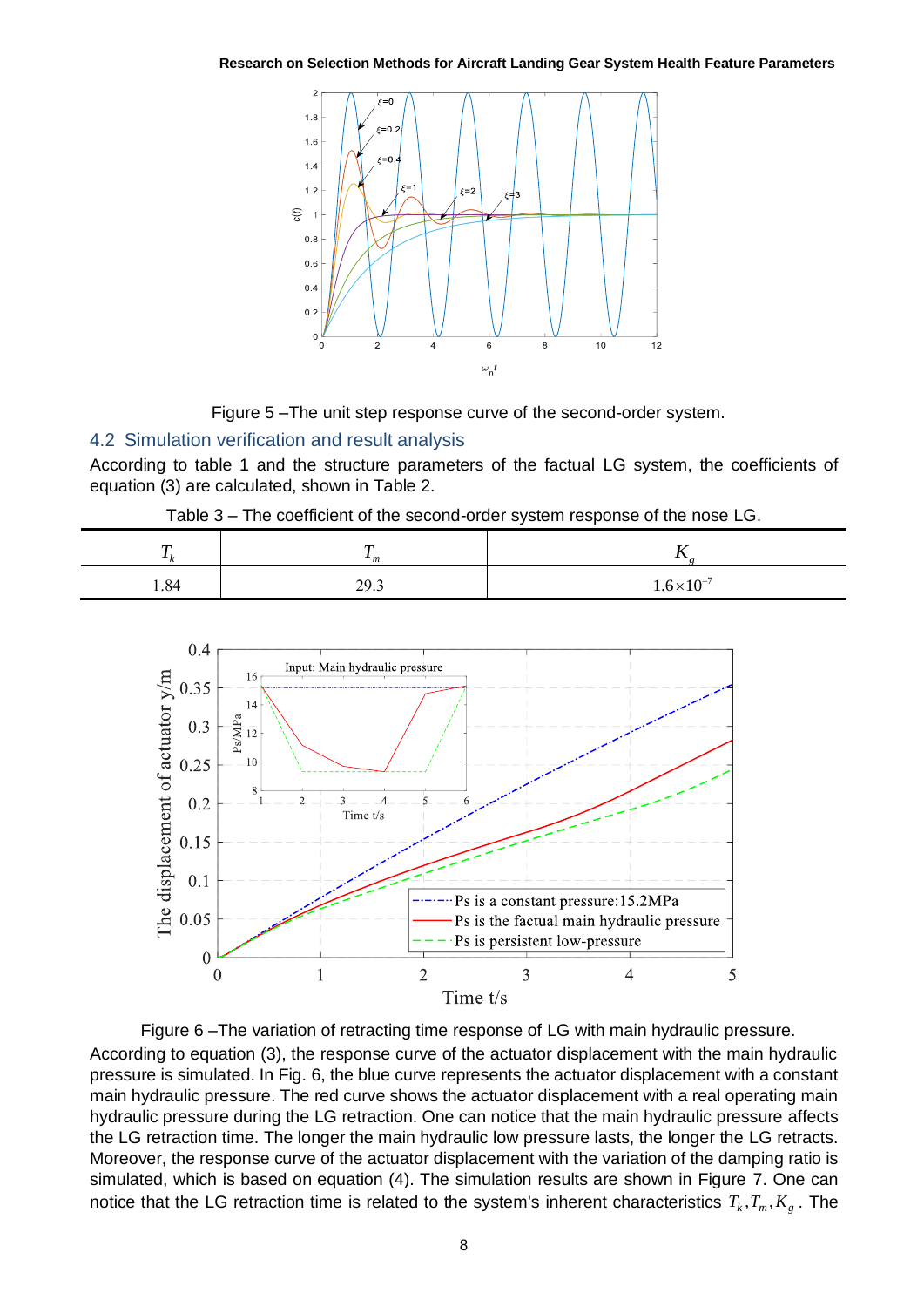retraction time increases with the over-damping ratio rise. It can be concluded that the LG retraction time is a health feature parameter of the LG retraction system. As the same as, the LG extension time is a health feature parameter of the LG extension system.



Figure 7 –The variation of retracting time response of LG with the over-damped ratio.

### 4.3 Flight data verification

Statistical process control (SPC) is a method of quality control that employs statistical methods to monitor and control a process. One of the key tools used in SPC is control charts. The control chart is an effective method to judge and predict whether the quality of the production process has abnormal fluctuations. The control lines of the control chart are determined using the 3σ.

There are three common sets of rules for detecting signals:  $1)$  The Western Electric rules; 2) The Wheeler rules;  $3)$  The Nelson rules. The most important principle for choosing a set of rules is that making a choice before the data is inspected. The Nelson rules are adopted as the method to determine whether some measured variables are out of control (unpredictable versus consistent).

The LG R/E time data sets are collected, which are obtained from 123 continuous flight sorties, containing the retraction time of the nose, left, and right LG. The health monitoring of aircraft LG is carried out in Minitab by applying the Nelson discrimination criterion of SPC.

The Shewhart charts of the aircraft's LG retraction time are drawn. The Nelson rules are applied for health status monitoring. Figure 8~10 shows control charts about the retraction time of the nose, left, and right LG, respectively. The Nelson rules detect abnormal sorties, which are marked red. These red dots indicate that the LG retraction time is abnormal. The abnormal reason is the main hydraulic pressure abnormal or the LG failure. However, the three LG systems all give an alarm. The only cause is the main hydraulic system abnormal. Thus, the LG R/E time as a health state feature parameter is verified.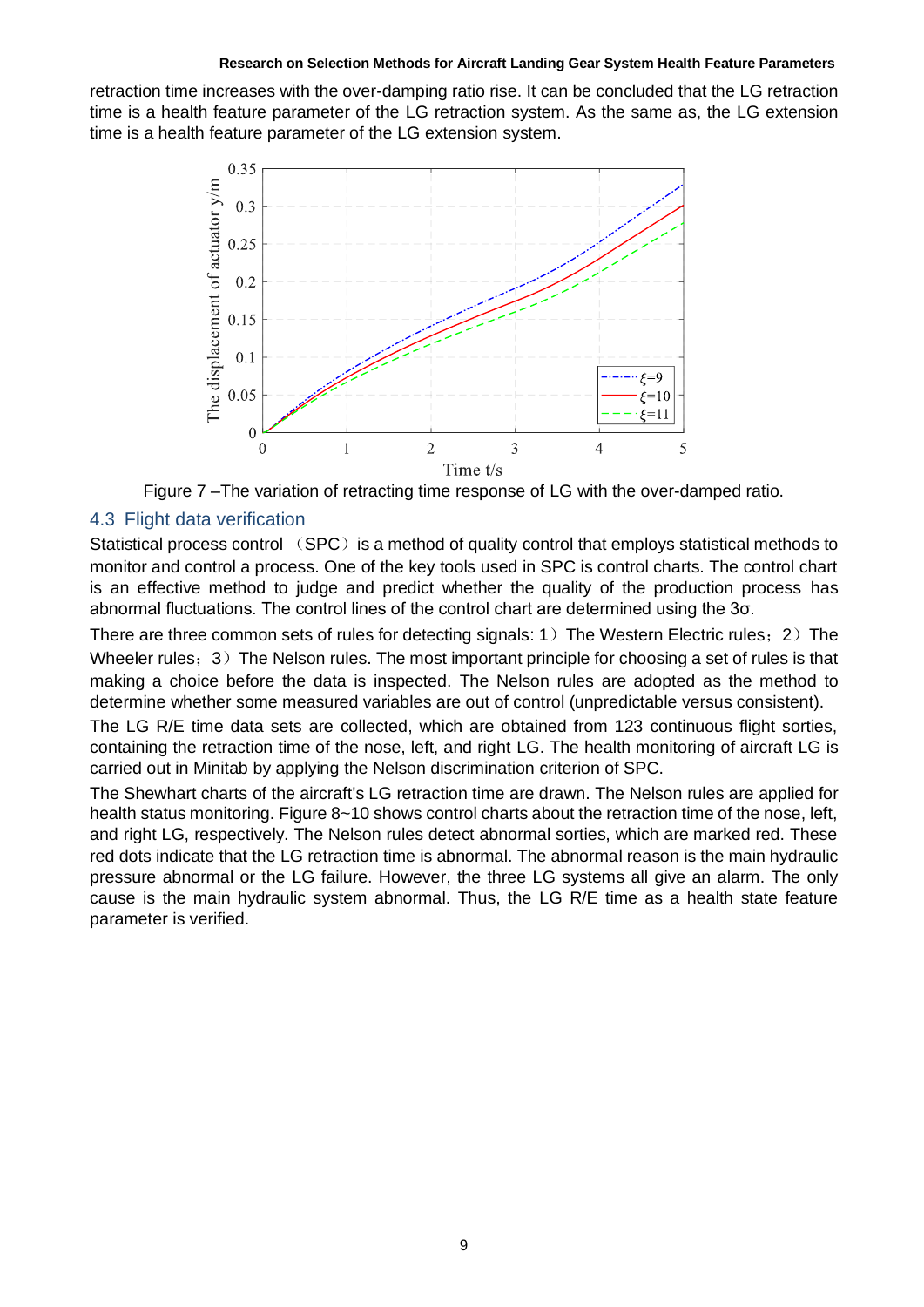

Figure 8 –Control chart test results of the nose LG retraction time.



Figure 9 – Control chart test results of the left LG stowed time.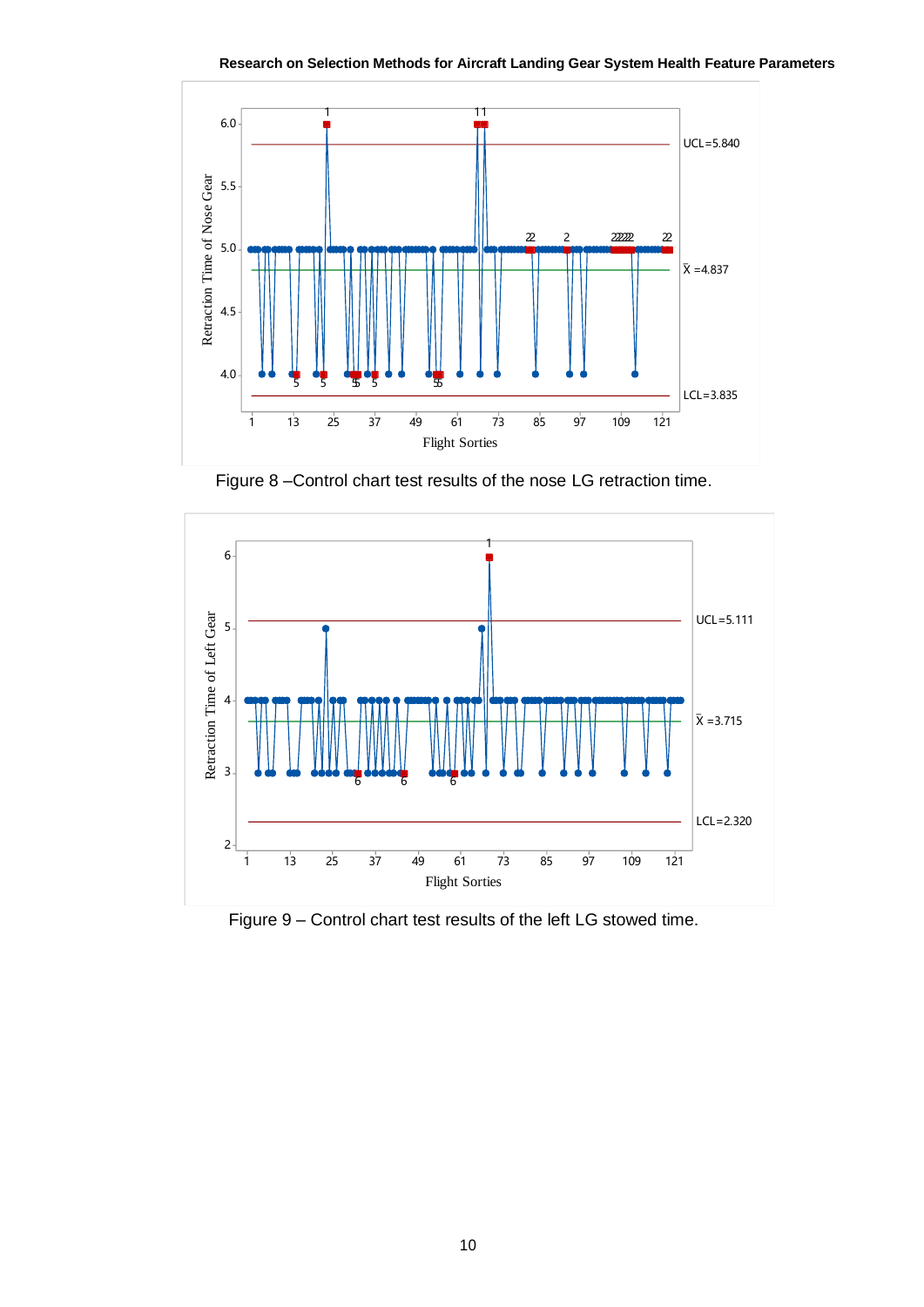

Figure 10 – Control chart test results of the right LG stowed time.

# **5. Conclusion**

This paper proposes a model-based health feature parameters selection approach. It takes a typical civil aircraft LG retracting system as the research object. The mathematical model between the main hydraulic pressure and the actuator displacement of the LG is established by combining with theoretical knowledge of control systems. The model simulation results verify the validity of the LG R/E time as the LG health feature parameters. Moreover, the factual LG R/E time from flight data is used to monitor the LG health state by Nelson rules of SPC. The advantage of this health monitoring approach is that the monitoring parameters focus on flight recorder data. The additional sensors are not needed. And this monitoring approach is simple and effective.

# **6. Contact Author Email Address**

[guoyihan1124@163.com.com](mailto:guoyihan1124@163.com.com)

# **7. Copyright Statement**

The authors confirm that they, and/or their company or organization, hold copyright on all of the original material included in this paper. The authors also confirm that they have obtained permission, from the copyright holder of any third party material included in this paper, to publish it as part of their paper. The authors confirm that they give permission, or have obtained permission from the copyright holder of this paper, for the publication and distribution of this paper as part of the ICAS proceedings or as individual off-prints from the proceedings.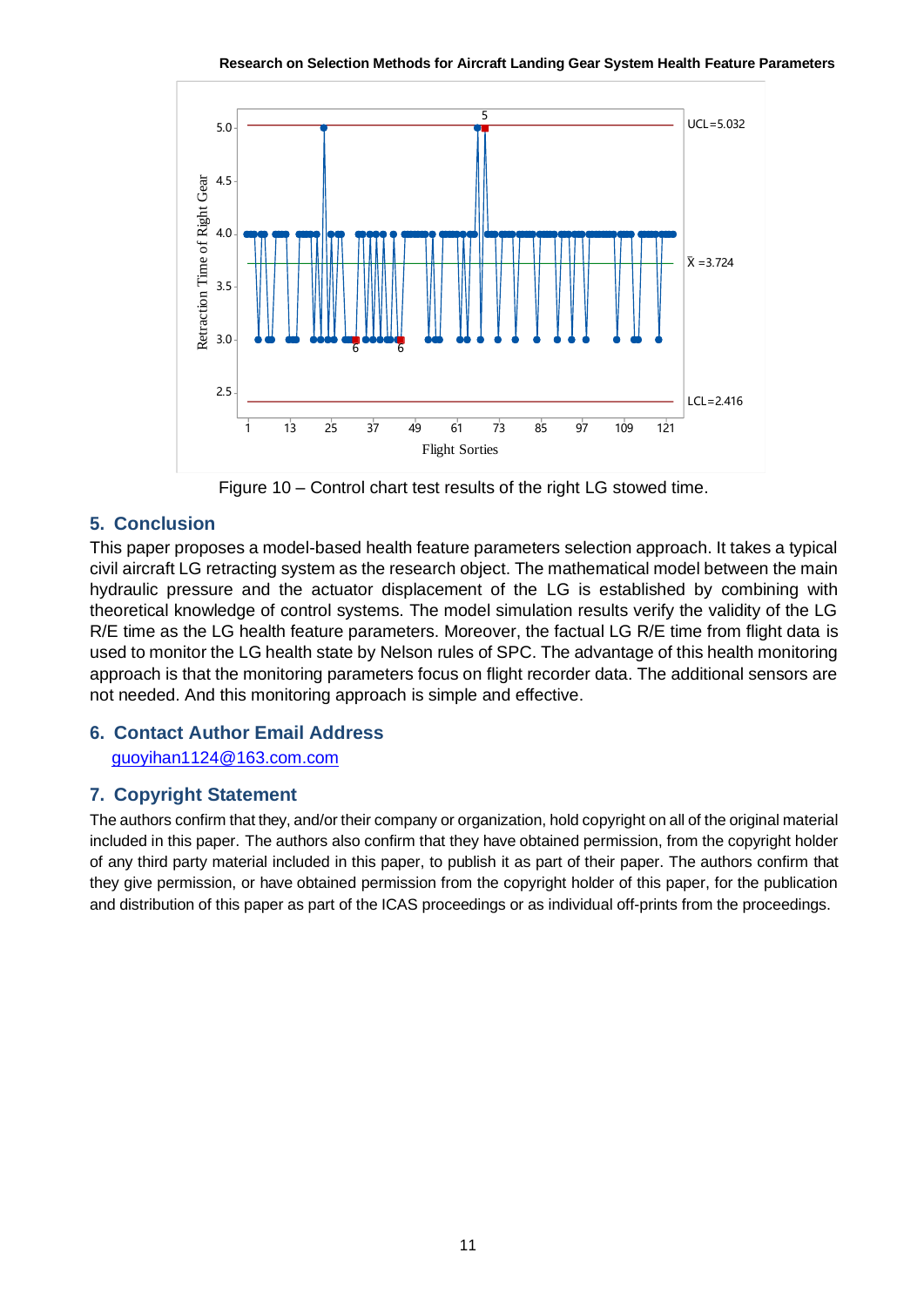#### **References**

- [1] P. Phillips, D. Diston, A. Starr, Perspectives on the commercial development of landing gear health monitoring systems, Transport Res C-Emer, 19 (2011) 1339-1352.
- [2] P. Phillips, D. Diston, A knowledge driven approach to aerospace condition monitoring, KNOWL-BASED SYST, 24 (2011) 915-927.
- [3] K. Qian, X. Pang, H. Yan, K. Liu, Aircraft health monitoring system using multiple-model adaptive estimation, IEEE Computer Society, 2010, pp. 254-257.
- [4] J. Chen, S. Chen, Z. Liu, C. Luo, Z. Jing, Q. Xu, Health Monitoring of Landing Gear Retraction/Extension System Based on Optimized Fuzzy C-Means Algorithm, IEEE ACCESS, 8 (2020) 219611-219621.
- [5] A. Jimenez, E. Novillo, E. Morante, E. Chamorro, Load detection and fatigue health monitoring equipment design for landing gears, American Society of Mechanical Engineers (ASME), Montreal, QC, Canada, 2014, pp. ASME.
- [6] S. Sivakumar, A.P. Haran, Mathematical model and vibration analysis of aircraft with active landing gears, JVC/Journal of Vibration and Control, 21 (2015) 229-245.
- [7] H. S., Overview of Prognostics and Health Management for Landing Gear Maintenance, 2019 Annual Reliability and Maintainability Symposium (RAMS), 2019, pp. 1-7.
- [8] W. Liu, Fault Analysis of Abnormal Opening of the Main Landing Gear Door of Civil Aircraft, Institute of Physics Publishing, Tianjin, China, 2020.
- [9] M. Pecht, M. Kang, Prognostics and health management of electronics: fundamentals, machine learning, and internet of things, Second edition ed.2018.
- [10] N.M. Vichare, Prognostics and health management of electronics by utilizing environmental and usage loads, University of Maryland, College Park, Ann Arbor, 2006, pp. 165.
- [11] S. Kumar, M. Torres, Y.C. Chan, M. Pecht, A Hybrid Prognostics Methodology for Electronic Products, IEEE International Joint Conference on Neural Networks (IJCNN)2008. pp. 3479-+.
- [12] P. Tamilselvan, P. Wang, M. Pecht, A multi-attribute classification fusion system for insulated gate bipolar transistor diagnostics, Microelectron Reliab, 53 (2013) 1117-1129.
- [13] S. Cheng, M.H. Azarian, M.G. Pecht, Sensor Systems for Prognostics and Health Management, Sensors-Basel, 10 (2010) 5774-5797.
- [14] S. Cheng, Prognostics of polymer positive temperature coefficient resettable fuses, University of Maryland, College Park, Ann Arbor, 2011, pp. 165.
- [15] S. Mathew, M. Alam, M. Pecht, Identification of Failure Mechanisms to Enhance Prognostic Outcomes, Journal of Failure Analysis and Prevention, 12 (2012) 66-73.
- [16] H. Oh, T. Shibutani, M. Pecht, Precursor monitoring approach for reliability assessment of cooling fans, J Intell Manuf, 23 (2012) 173-178.
- [17] R.X. Xu, Y. Liu, Failure Modes Mechanisms Effects Analysis for Refrigeration Device, Applied Mechanics and Materials, 288 (2013) 69-74.
- [18] M. Chang, D. Das, P.V. Varde, M. Pecht, Light emitting diodes reliability review, Microelectron Reliab, 52 (2012) 762-782.
- [19] B. Sun, X. Jiang, K. Yung, J. Fan, M.G. Pecht, A Review of Prognostic Techniques for High-Power White LEDs, IEEE T Power Electr, 32 (2017) 6338-6362.
- [20] A. Shintemirov, W.H. Tang, Q.H. Wu, Transformer Core Parameter Identification Using Frequency Response Analysis, IEEE T MAGN, 46 (2010) 141-149.
- [21] C.S. Byington, P. Stoelting, A model-based approach to prognostics and health management for flight control actuators, IEEE Aerospace Conference Proceedings2004. pp. 3551-3562.
- [22] J. Chen, Z. Jing, C. Wu, S. Chen, L. Cheng, Improved fault diagnosis for aircraft flap control system based on bond graph, AIRCR ENG AEROSP TEC, 92 (2020) 1159-1168.
- [23] C. Martínez-García, V. Puig, C. Astorga-Zaragoza, G. Madrigal-Espinosa, J. Reyes-Reyes, Estimation of Actuator and System Faults Via an Unknown Input Interval Observer for Takagi–Sugeno Systems, PROCESSES, 8 (2020) 61.
- [24] M. Rahman, S. Anwar, A. Izadian, Electrochemical Model-Based Condition Monitoring via Experimentally Identified Li-Ion Battery Model and HPPC, ENERGIES, 10 (2017) 1266.
- [25] S.R.Y. Yeratapally, A microstructure based fatigue life prediction framework and its validation, 2015, pp. 168.
- [26] P. Tamilselvan, P. Wang, M. Pecht, A multi-attribute classification fusion system for insulated gate bipolar transistor diagnostics, Microelectron Reliab, 53 (2013) 1117-1129.